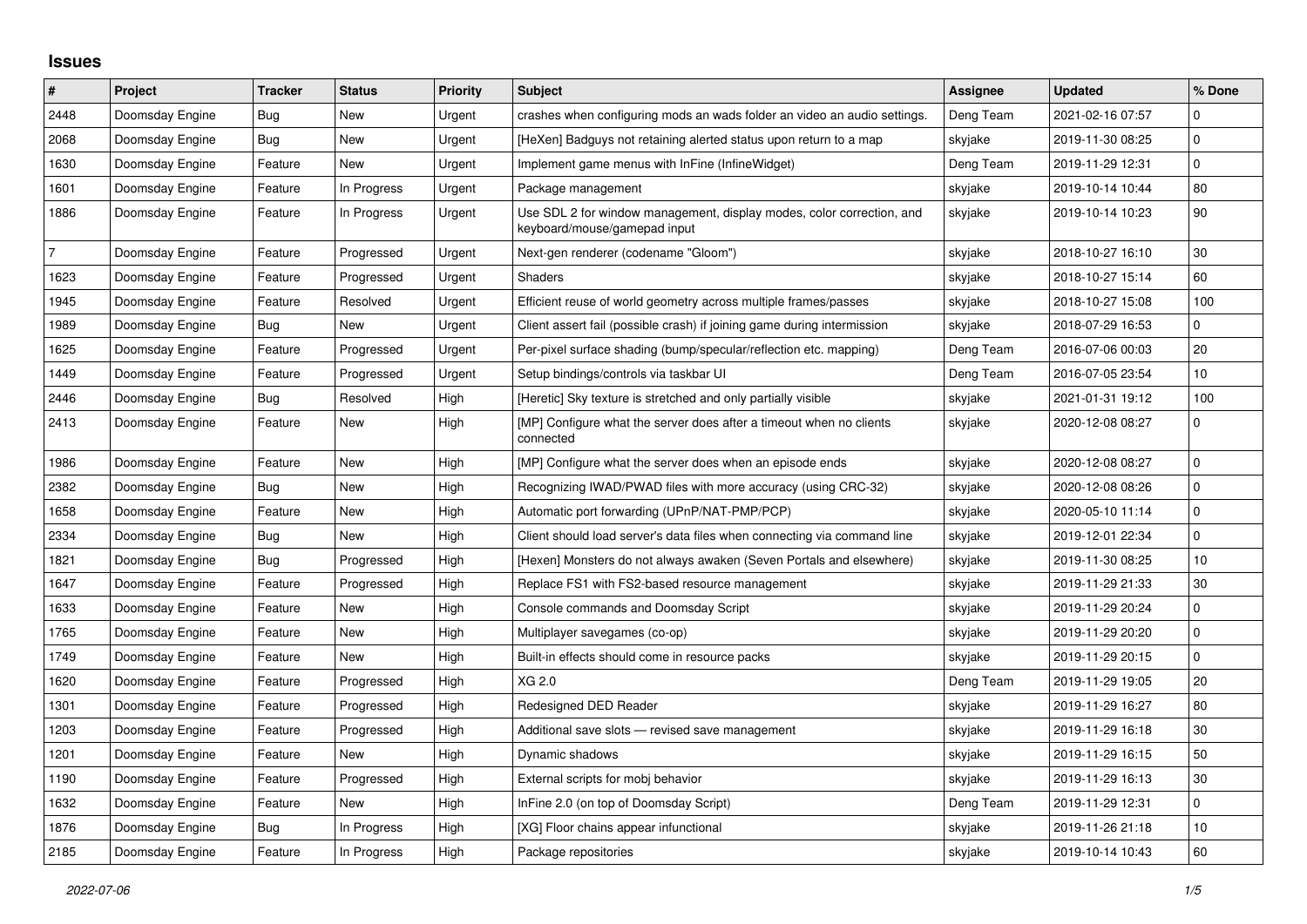| $\sharp$ | Project         | <b>Tracker</b> | <b>Status</b> | <b>Priority</b> | <b>Subject</b>                                                                                   | <b>Assignee</b> | <b>Updated</b>   | % Done      |
|----------|-----------------|----------------|---------------|-----------------|--------------------------------------------------------------------------------------------------|-----------------|------------------|-------------|
| 2209     | Doomsday Engine | Bug            | New           | High            | Materials do not get correctly reset when loading/unloading data files while a<br>game is loaded | skyjake         | 2019-10-14 10:31 | 0           |
| 1608     | Doomsday Engine | Feature        | Progressed    | High            | Integrate Doomsday Script                                                                        | skyjake         | 2018-11-05 08:50 | 20          |
| 1962     | Doomsday Engine | Feature        | New           | High            | Revised network protocol based on libshell                                                       | skyjake         | 2018-07-29 16:53 | $\mathbf 0$ |
| 1754     | Doomsday Engine | Feature        | New           | High            | Start local server using client GUI                                                              | skyjake         | 2018-07-29 16:46 | $\mathbf 0$ |
| 1617     | Doomsday Engine | Feature        | New           | High            | Scoped definitions and variables                                                                 | Deng Team       | 2016-12-01 20:17 | $\mathbf 0$ |
| 2468     | Doomsday Engine | <b>Bug</b>     | New           | Normal          | build with openGL ES (-DDENG_OPENGL_API=GLES3) is broken                                         | Deng Team       | 2022-02-02 10:14 | $\mathbf 0$ |
| 2455     | Doomsday Engine | Bug            | Resolved      | Normal          | rpm package requires libfluidsynth.so.1 but Fedora 33 provides<br>libfluidsynth.so.2 only        | Deng Team       | 2021-11-20 00:26 | 100         |
| 2467     | Doomsday Engine | Bug            | New           | Normal          | Mods in Multiplayer                                                                              | Deng Team       | 2021-10-23 18:51 | $\mathbf 0$ |
| 2466     | Doomsday Engine | Bug            | New           | Normal          | Counters                                                                                         | Deng Team       | 2021-10-23 18:38 | $\pmb{0}$   |
| 2465     | Doomsday Engine | Feature        | New           | Normal          | Keeping arsenal in coop                                                                          | Deng Team       | 2021-10-23 18:36 | $\mathbf 0$ |
| 2464     | Doomsday Engine | Bug            | New           | Normal          | Player's weapon problem in multiplayer                                                           | Deng Team       | 2021-10-23 15:11 | $\mathbf 0$ |
| 2463     | Doomsday Engine | Bug            | New           | Normal          | Game controllers                                                                                 | skyjake         | 2021-09-02 23:15 | $\mathbf 0$ |
| 2462     | Doomsday Engine | Bug            | New           | Normal          | Cannot Load any Cranium or Dr Sleep Master Levels                                                | Deng Team       | 2021-08-07 06:15 | $\pmb{0}$   |
| 2445     | Doomsday Engine | Bug            | New           | Normal          | Doomsday Crashes When Loading Master Levels for Doom II                                          | Deng Team       | 2021-08-07 06:00 | $\mathbf 0$ |
| 2431     | Doomsday Engine | <b>Bug</b>     | Resolved      | Normal          | Doomsday needs libfluidsynth1 but ubuntu 20.04 provides libfluidsynth2 only                      | skyjake         | 2021-07-31 09:51 | 100         |
| 2458     | Doomsday Engine | Bug            | <b>New</b>    | Normal          | 2.3.1 stable: changing audio backend while game is running hangs<br>doomsday                     | skyjake         | 2021-04-29 11:32 | $\mathbf 0$ |
| 2457     | Doomsday Engine | Bug            | New           | Normal          | Can't change sound settings in Manjaro linux                                                     | Deng Team       | 2021-04-27 16:26 | $\mathbf 0$ |
| 2456     | Doomsday Engine | Bug            | New           | Normal          | Stable 2.3.1 linux: audio output is not saved                                                    | skyjake         | 2021-04-14 19:27 | $\mathbf 0$ |
| 2454     | Doomsday Engine | Bug            | <b>New</b>    | Normal          | Map geometry is garbled in 2.3.X on Fedora 33                                                    | Deng Team       | 2021-03-23 10:45 | $\mathbf 0$ |
| 2453     | Doomsday Engine | Feature        | New           | Normal          | head bobbing model.weapon.* simple scale factor                                                  | Deng Team       | 2021-03-15 02:17 | $\mathbf 0$ |
| 2450     | Doomsday Engine | Bug            | New           | Normal          | weapon stretched                                                                                 | Deng Team       | 2021-02-22 04:19 | $\mathbf 0$ |
| 2452     | Doomsday Engine | Bug            | New           | Normal          | Clip code error                                                                                  | Deng Team       | 2021-02-19 18:33 | $\mathbf 0$ |
| 2451     | Doomsday Engine | Bug            | New           | Normal          | ringing sound                                                                                    | skyjake         | 2021-02-18 07:25 | $\mathbf 0$ |
| 2449     | Doomsday Engine | Feature        | New           | Normal          | <b>FBX LOD</b>                                                                                   | skyjake         | 2021-02-17 21:38 | $\mathbf 0$ |
| 2436     | Doomsday Engine | <b>Bug</b>     | In Progress   | Normal          | Incompatibility with the new M1                                                                  | skyjake         | 2021-02-03 13:32 | 100         |
| 2447     | Doomsday Engine | Bug            | Resolved      | Normal          | [Hexen] Sky texture is not tall enough                                                           | skyjake         | 2021-02-01 09:27 | 100         |
| 2440     | Doomsday Engine | Bug            | New           | Normal          | [2.3] Render Hack Regressions                                                                    | skyjake         | 2021-01-24 10:20 | $\mathbf 0$ |
| 2444     | Doomsday Engine | Bug            | New           | Normal          | doom2-nerve: misaligned textures on map05                                                        | skyjake         | 2021-01-14 11:30 | $\pmb{0}$   |
| 2443     | Doomsday Engine | <b>Bug</b>     | New           | Normal          | [3.0] External textures load process ignores game id subfolders                                  | skyjake         | 2021-01-14 07:59 | $\mathbf 0$ |
| 2439     | Doomsday Engine | Feature        | New           | Normal          | Copy/paste to/from clipboard in the command prompt                                               | Deng Team       | 2021-01-03 07:22 | $\pmb{0}$   |
| 2438     | Doomsday Engine | Bug            | New           | Normal          | Support for non vanilla length hubs                                                              | Deng Team       | 2020-12-10 19:12 | $\mathsf 0$ |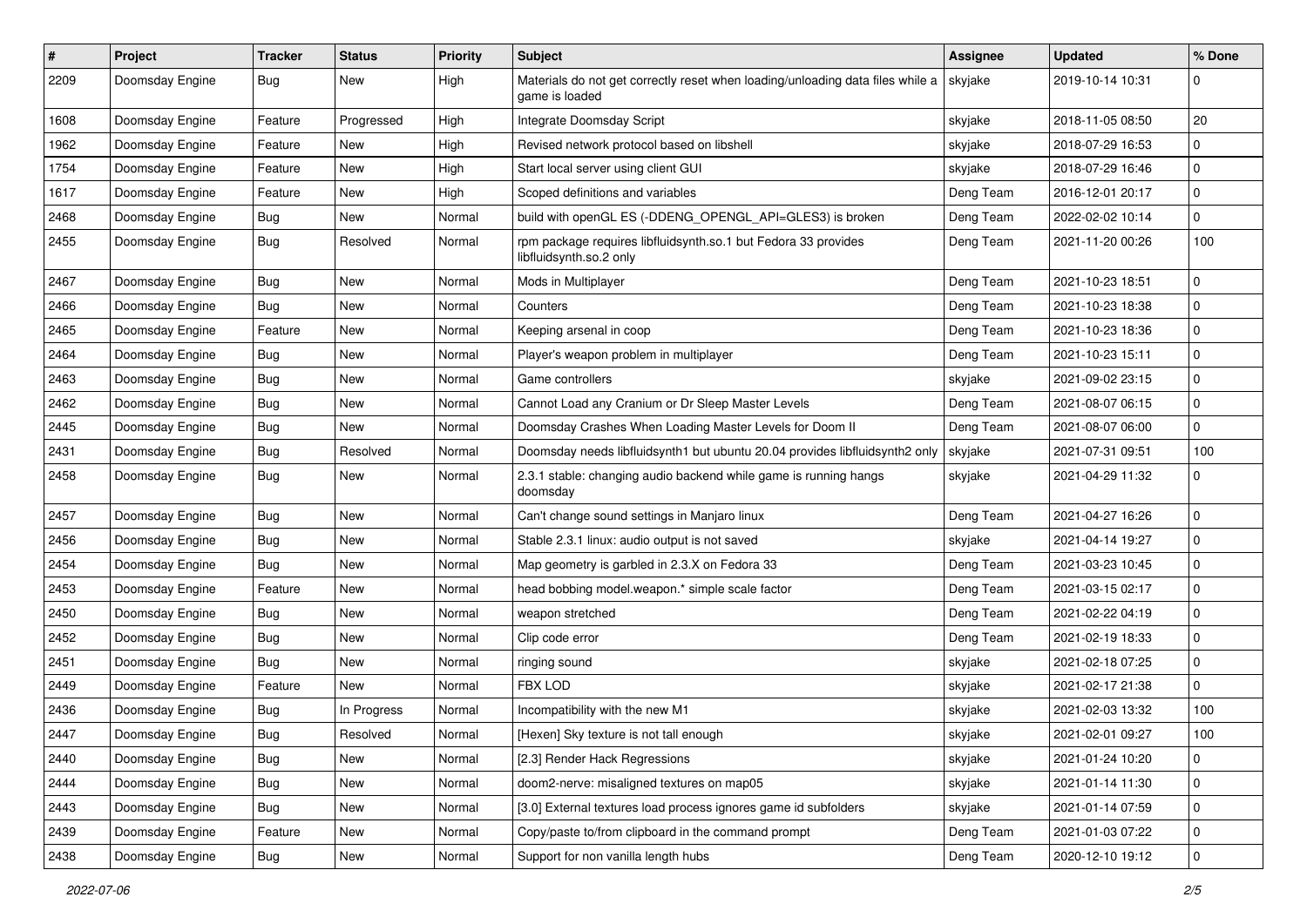| #    | Project         | <b>Tracker</b> | <b>Status</b> | <b>Priority</b> | Subject                                                                                                     | <b>Assignee</b> | <b>Updated</b>   | % Done      |
|------|-----------------|----------------|---------------|-----------------|-------------------------------------------------------------------------------------------------------------|-----------------|------------------|-------------|
| 2392 | Doomsday Engine | Feature        | New           | Normal          | Sky-lit sectors should not be dimmer than non-sky-lit sectors with equivalent<br>liaht level                | skyjake         | 2020-12-08 08:27 | 0           |
| 2393 | Doomsday Engine | Feature        | New           | Normal          | Map selection UI for Master Levels for Doom II (Episode with additional<br>packages)                        | skyjake         | 2020-12-08 08:27 | $\mathbf 0$ |
| 2403 | Doomsday Engine | Feature        | New           | Normal          | User-provided particle texture flipbook (atlas)                                                             | skyjake         | 2020-12-08 08:27 | $\mathbf 0$ |
| 2390 | Doomsday Engine | Feature        | New           | Normal          | [FMOD] Ogg Vorbis custom loop point tags                                                                    | skyjake         | 2020-12-08 08:27 | $\mathbf 0$ |
| 2363 | Doomsday Engine | Bug            | <b>New</b>    | Normal          | Light Amplification powerup doesn't affect psprite 3D models                                                | skyjake         | 2020-12-08 08:26 | $\mathbf 0$ |
| 2435 | Doomsday Engine | Bug            | New           | Normal          | Plutonia: invisible bridges: wrong floor texture placement                                                  | skyjake         | 2020-12-08 08:26 | $\mathbf 0$ |
| 2386 | Doomsday Engine | Bug            | New           | Normal          | [Render hack] Alien Vendetta map09: Arched upper textures (facing an<br>unclosed sector)                    | skyjake         | 2020-12-08 08:26 | $\mathbf 0$ |
| 2399 | Doomsday Engine | Bug            | New           | Normal          | [Render hack] TNT map21: Transparent doors                                                                  | skyjake         | 2020-12-08 08:26 | $\mathbf 0$ |
| 2433 | Doomsday Engine | Feature        | New           | Normal          | <b>HACX 2.0r61</b>                                                                                          | Deng Team       | 2020-12-07 19:02 | $\mathbf 0$ |
| 2434 | Doomsday Engine | Feature        | New           | Normal          | CHEX3 v1.4                                                                                                  | Deng Team       | 2020-12-07 19:02 | $\mathbf 0$ |
| 2428 | Doomsday Engine | Bug            | New           | Normal          | Hexen: inconsistent saves                                                                                   | Deng Team       | 2020-12-07 15:34 | $\mathbf 0$ |
| 2429 | Doomsday Engine | Bug            | New           | Normal          | Hexen: item is used after load game                                                                         | Deng Team       | 2020-12-07 15:34 | $\mathbf 0$ |
| 2432 | Doomsday Engine | Bug            | New           | Normal          | Hexen: Heresiarch is very fast on Chantry (HEXDD)                                                           | skyjake         | 2020-12-07 15:34 | $\mathbf 0$ |
| 2437 | Doomsday Engine | Bug            | New           | Normal          | Application terminated due to exception: std::bad alloc                                                     | Deng Team       | 2020-12-06 17:29 | $\mathbf 0$ |
| 2430 | Doomsday Engine | Feature        | New           | Normal          | Add support for Bethesda.net official addon PWADs                                                           | Deng Team       | 2020-09-17 14:28 | $\mathbf 0$ |
| 2423 | Doomsday Engine | Feature        | New           | Normal          | Support something like mDNS / Avahi / Bonjour protocol for local server auto<br>discovery                   | Deng Team       | 2020-05-10 11:23 | $\mathbf 0$ |
| 2422 | Doomsday Engine | Bug            | New           | Normal          | Sprite clipping as in Software mode (it already done before in Strife Veteran<br>Edition)                   | Deng Team       | 2020-04-24 11:09 | $\mathbf 0$ |
| 2420 | Doomsday Engine | Feature        | <b>New</b>    | Normal          | Heretic: new visual effects, light decorations and particle generators                                      | Deng Team       | 2020-04-18 00:57 | $\mathbf 0$ |
| 2262 | Doomsday Engine | Bug            | New           | Normal          | [Hexen] Quest switches in Griffin Chapel aren't working                                                     | skyjake         | 2020-04-03 00:22 | $\mathbf 0$ |
| 2416 | Doomsday Engine | Other          | New           | Normal          | doomsday not launching (note the other post doomsday n was an error)                                        | Deng Team       | 2020-02-23 15:17 | $\mathbf 0$ |
| 2370 | Doomsday Engine | Bug            | In Progress   | Normal          | [2.3 Unstable] Render Hack Regressions                                                                      | skyjake         | 2020-02-23 15:13 | 90          |
| 2414 | Doomsday Engine | Bug            | New           | Normal          | Doomsday parses subfolders regardless of the position of the "Subdirs"<br>switch in the "Data Files" window | Deng Team       | 2020-02-08 14:18 | 0           |
| 2407 | Doomsday Engine | Feature        | New           | Normal          | "follow / no follow" in the automap settings                                                                | Deng Team       | 2020-01-28 01:23 | $\mathbf 0$ |
| 2404 | Doomsday Engine | Bug            | New           | Normal          | <b>REKKR</b> compatibility issues                                                                           | skyjake         | 2020-01-22 06:33 | $\mathbf 0$ |
| 2398 | Doomsday Engine | Bug            | New           | Normal          | Incorrect texture mapping                                                                                   | Deng Team       | 2020-01-07 15:57 | $\mathbf 0$ |
| 2394 | Doomsday Engine | Feature        | New           | Normal          | Episodes defined in game profile                                                                            | Deng Team       | 2020-01-05 12:52 | $\mathbf 0$ |
| 2395 | Doomsday Engine | Feature        | New           | Normal          | Exporting and importing game profiles (files and dengine.net)                                               | Deng Team       | 2020-01-05 09:07 | $\pmb{0}$   |
| 2391 | Doomsday Engine | Feature        | New           | Normal          | [SDL_mixer] Decode Ogg Vorbis manually and use custom loop points for<br>playback                           | Deng Team       | 2020-01-03 05:00 | $\mathbf 0$ |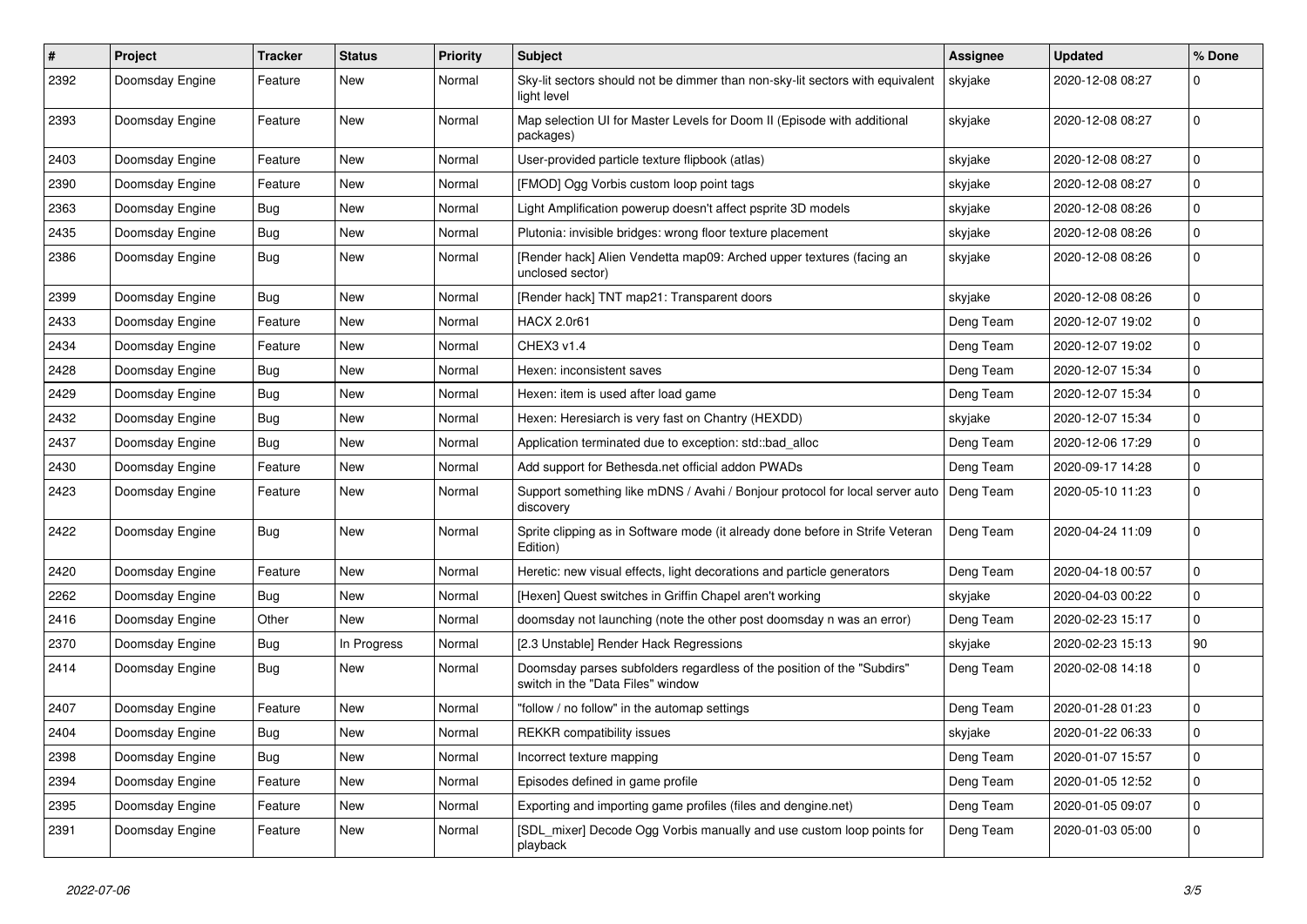| #    | <b>Project</b>  | <b>Tracker</b> | <b>Status</b> | Priority | <b>Subject</b>                                                                                                             | <b>Assignee</b> | <b>Updated</b>   | % Done       |
|------|-----------------|----------------|---------------|----------|----------------------------------------------------------------------------------------------------------------------------|-----------------|------------------|--------------|
| 2387 | Doomsday Engine | Feature        | New           | Normal   | [Heretic] Sector floor cannot be lowered if a tall monster is stuck in the<br>ceiling of the sector (compatibility option) | Deng Team       | 2020-01-01 21:53 | $\mathbf 0$  |
| 2388 | Doomsday Engine | Bug            | <b>New</b>    | Normal   | [Heretic] Stuck monsters can close the "open stay" door                                                                    | Deng Team       | 2020-01-01 21:52 | $\mathbf 0$  |
| 2385 | Doomsday Engine | Bug            | <b>New</b>    | Normal   | [Heretic] Deactivating a one-time teleport                                                                                 | Deng Team       | 2020-01-01 21:52 | $\mathbf 0$  |
| 2304 | Doomsday Engine | Feature        | New           | Normal   | OGG/FLAC custom loop tags                                                                                                  | skyjake         | 2019-12-31 11:05 | $\mathbf 0$  |
| 2383 | Doomsday Engine | Feature        | <b>New</b>    | Normal   | Stereo rendering convergence setting                                                                                       | Deng Team       | 2019-12-27 14:41 | $\mathbf 0$  |
| 2354 | Doomsday Engine | Bug            | In Progress   | Normal   | Compatibility with TNT: Revilution (MAP30)                                                                                 | skyjake         | 2019-12-18 21:41 | 50           |
| 1539 | Doomsday Engine | Feature        | Progressed    | Normal   | Armor, powerups (object status) controls 3D model representation                                                           | skyjake         | 2019-12-15 15:28 | 70           |
| 2235 | Doomsday Engine | Bug            | New           | Normal   | Afrits sometimes become invisible when frozen                                                                              | skyjake         | 2019-12-01 22:27 | $\pmb{0}$    |
| 2308 | Doomsday Engine | Bug            | <b>New</b>    | Normal   | [UI] Package tags need to wrap to multiple lines                                                                           | skyjake         | 2019-12-01 22:23 | $\pmb{0}$    |
| 2355 | Doomsday Engine | Feature        | <b>New</b>    | Normal   | Build must fail on macOS notarization error                                                                                | Deng Team       | 2019-11-30 08:03 | $\pmb{0}$    |
| 2289 | Doomsday Engine | Feature        | New           | Normal   | Filtering game profiles in Home using search terms                                                                         | skyjake         | 2019-11-29 22:50 | $\mathbf 0$  |
| 1793 | Doomsday Engine | Feature        | <b>New</b>    | Normal   | Use rich formatting in help strings                                                                                        | skyjake         | 2019-11-29 22:49 | $\mathbf{0}$ |
| 2241 | Doomsday Engine | Feature        | Progressed    | Normal   | Configure games via Home UI (advanced users, cf. autoexec.cfg)                                                             | skyjake         | 2019-11-29 22:19 | 50           |
| 1976 | Doomsday Engine | Feature        | <b>New</b>    | Normal   | Replace old Save/Load menu with new UI widgets                                                                             | skyjake         | 2019-11-29 21:56 | $\mathbf 0$  |
| 4    | Doomsday Engine | Feature        | In Progress   | Normal   | UI improvements                                                                                                            | skyjake         | 2019-11-29 21:27 | 80           |
| 1877 | Doomsday Engine | Feature        | New           | Normal   | [Updater] Use Sparkle for automatic updates (on OS X)                                                                      | skyjake         | 2019-11-29 21:08 | $\pmb{0}$    |
| 1362 | Doomsday Engine | Feature        | <b>New</b>    | Normal   | Smoothing of dynlights & halos                                                                                             | skyjake         | 2019-11-29 16:44 | $\mathbf 0$  |
| 2281 | Doomsday Engine | Feature        | New           | Normal   | Apply Values in Hexen                                                                                                      | skyjake         | 2019-11-29 12:31 | $\mathbf 0$  |
| 2298 | Doomsday Engine | Feature        | New           | Normal   | Upgrade Assimp to latest 4.x version                                                                                       | skyjake         | 2019-10-27 20:13 | $\mathbf 0$  |
| 2017 | Doomsday Engine | Bug            | Progressed    | Normal   | Build .pack/PK3 packages using CMake, with dependency tracking and<br>automatic rebuilding                                 | skyjake         | 2018-11-19 15:18 | 50           |
| 2236 | Doomsday Engine | Bug            | New           | Normal   | Hitscan issues                                                                                                             | skyjake         | 2018-10-27 16:09 | $\mathbf 0$  |
| 2253 | Doomsday Engine | <b>Bug</b>     | New           | Normal   | [Doom] Arch-vile sprite disappears when resurrecting a monster                                                             | skyjake         | 2018-10-27 16:09 | $\mathbf 0$  |
| 2233 | Doomsday Engine | Bug            | <b>New</b>    | Normal   | Fov 160 issues with texture filtering                                                                                      | skyjake         | 2018-10-27 16:08 | $\mathbf 0$  |
| 2265 | Doomsday Engine | Bug            | New           | Normal   | [Windows] Improved fullscreen Alt-Tab / focus lost behavior                                                                | skyjake         | 2018-10-27 16:03 | $\mathbf 0$  |
| 1552 | Doomsday Engine | Feature        | New           | Normal   | Tag 667 Compatibility Option                                                                                               | skyjake         | 2018-10-27 15:53 | $\mathbf 0$  |
| 1615 | Doomsday Engine | Feature        | Progressed    | Normal   | Sloped planes                                                                                                              | skyjake         | 2018-10-27 15:10 | 20           |
| 1635 | Doomsday Engine | Feature        | Resolved      | Normal   | <b>HDR</b> rendering                                                                                                       | skyjake         | 2018-10-27 15:06 | 100          |
| 2288 | Doomsday Engine | Feature        | New           | Normal   | Configure all multiplayer game options via GUI                                                                             | skyjake         | 2018-10-27 14:45 | 100          |
| 2286 | Doomsday Engine | Feature        | New           | Normal   | Editing all global Doomsday key bindings                                                                                   | skyjake         | 2018-10-12 19:45 | 0            |
| 2057 | Doomsday Engine | Feature        | New           | Normal   | Multiple client instances                                                                                                  | skyjake         | 2018-07-29 16:56 | $\mathbf 0$  |
| 2153 | Doomsday Engine | Feature        | New           | Normal   | Modern multiplayer chat UI                                                                                                 | skyjake         | 2018-07-29 16:56 | $\mathbf 0$  |